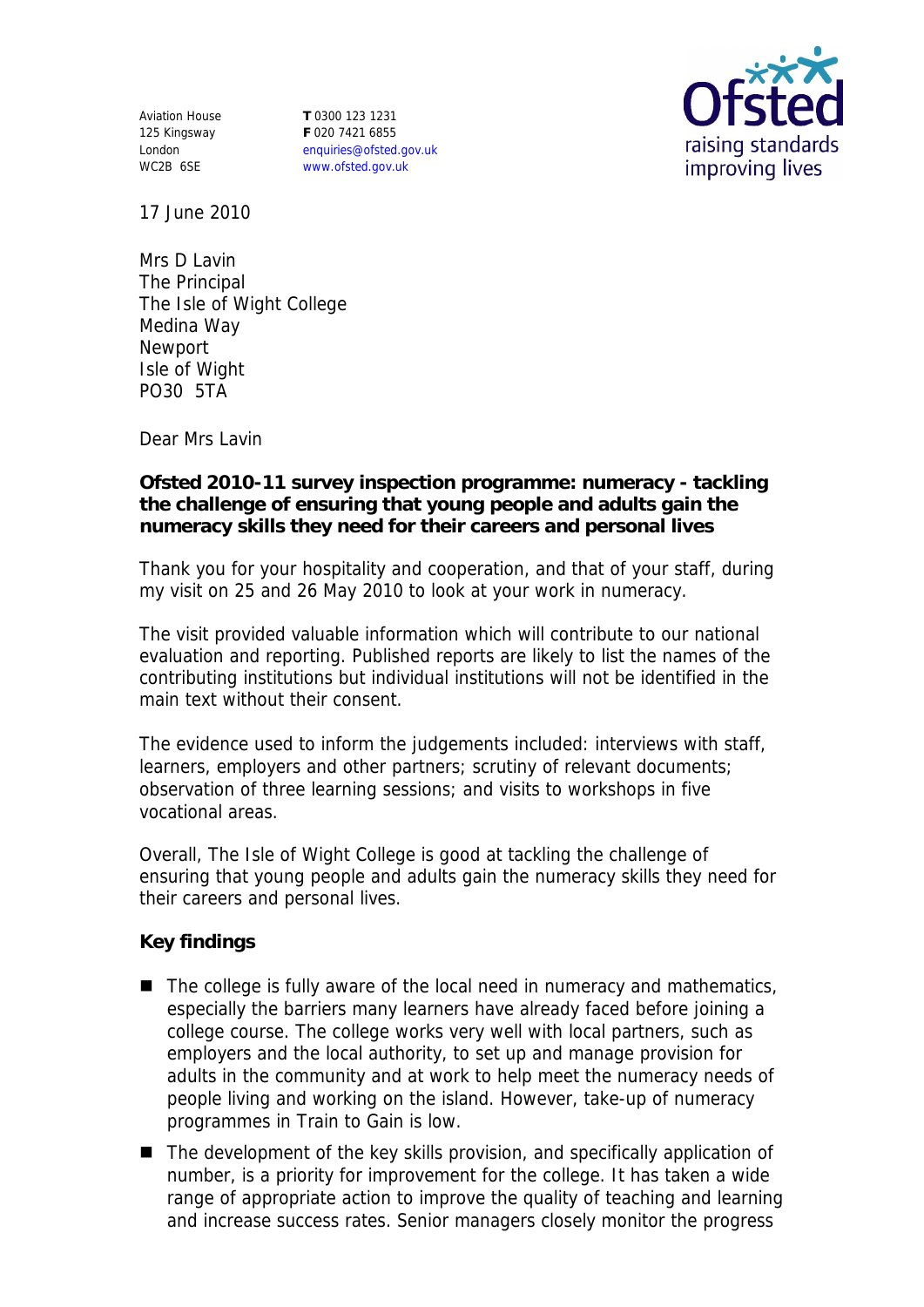towards the targets in the detailed action plan to improve key skills. Takeup of each of the three key skills has increased significantly since the college introduced the requirement for students on all substantive courses to study at least one key skill each year. However, the college does not provide enough guidance for programme leaders to ensure that they prioritise the one key skill that is most appropriate for each separate cohort of learners.

- The college makes good use of initial screening in numeracy and the more in-depth initial assessment at induction to identify the numeracy levels of learners on vocational programmes. In particular, staff make good use of the detailed assessments to prioritise topics for teaching and learning in the vocational area and identify where additional support may be needed. Assessment of learners with specific special educational needs, including dyscalculia, is thorough. Specialist tutors tailor subsequent programmes of individual support very effectively to meet learners' specific needs. Initial assessment of provision for adults is satisfactory.
- Staff make good use of the wide range of development and training events including opportunities to share good practice and learning resources and developing their skills in teaching numeracy. Approximately 87% of full-time teaching staff have a qualification in numeracy at level 2 or above and all staff teaching numeracy have a qualification in teaching. However, the college does not provide adequate guidance on the requirements to have a qualification in teaching numeracy.
- The teaching and learning observed during the visit were good. Learning sessions focused well on teaching numeracy in practical contexts, especially in Train to Gain and on vocational programmes for learners aged 16 to 18. They were organised well to allow learners to work on their numeracy skills using a range of teaching and learning methods and in different settings, including small discrete groups, in the vocational workshops or in individual support sessions. Learners worked well on projects and provided good peer support. In the less effective sessions, teachers did not place sufficient emphasis on teaching and assessing learners' understanding of mathematical concepts. In the adult provision, teaching and learning activities were not set in sufficiently meaningful and relevant contexts.
- In 2008/09, achievement of the adult certificate in numeracy at entry level and level 2 was outstanding, and it was good overall at level 1. Success rates were high in the pilot qualification in functional mathematics but low in the key skill of application of number.
- Learners interviewed said they had gained significant confidence in using numeracy in the vocational workshops, at home and at work. Examples of skills that they had mastered, which had confused them in the past, included working out gauges for bricklaying, using both imperial and metric measurements and calculating personal budgets.